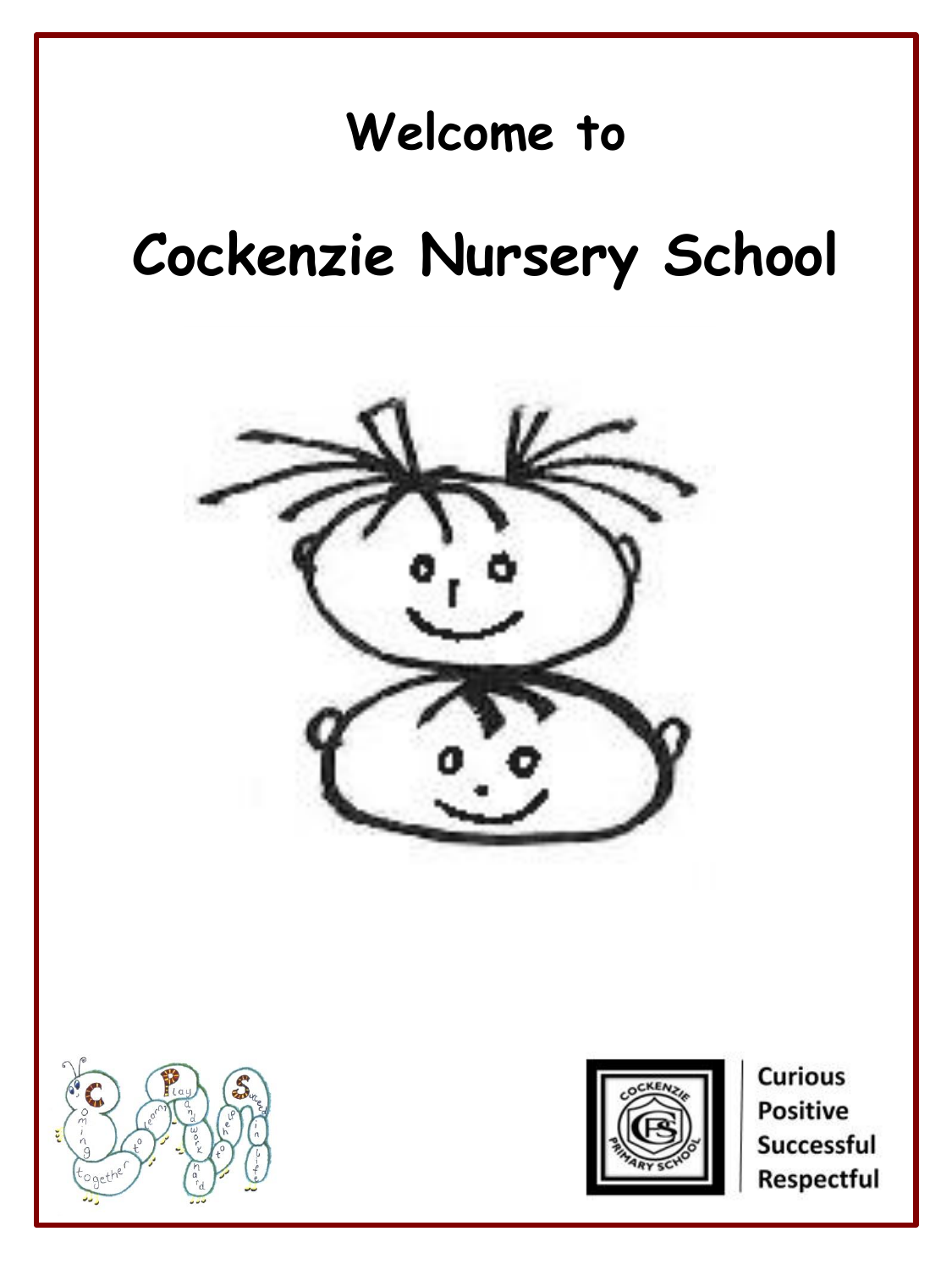Welcome to Cockenzie Primary School Nursery!

Within this booklet you will find key information to help you prepare your child for this exciting time.

Cockenzie Primary School Nursery is part of Cockenzie Primary School with catchment children feeding into the school after their pre-school year.

The nursery has a roll capacity of up to 88 full time spaces for children with some children choosing to attend for half days and some for full days.

The children are split across five coloured group, each over seen by two/three key workers (dependant on part time staff). The nursery is free flow with the children being encouraged to explore, experience and learn all together throughout the inside and outside nursery space.

Finally, a warm welcome to Cockenzie Nursery School, we hope to make both you and your child's time here as enjoyable as possible.

Lynda Banks Head Teacher

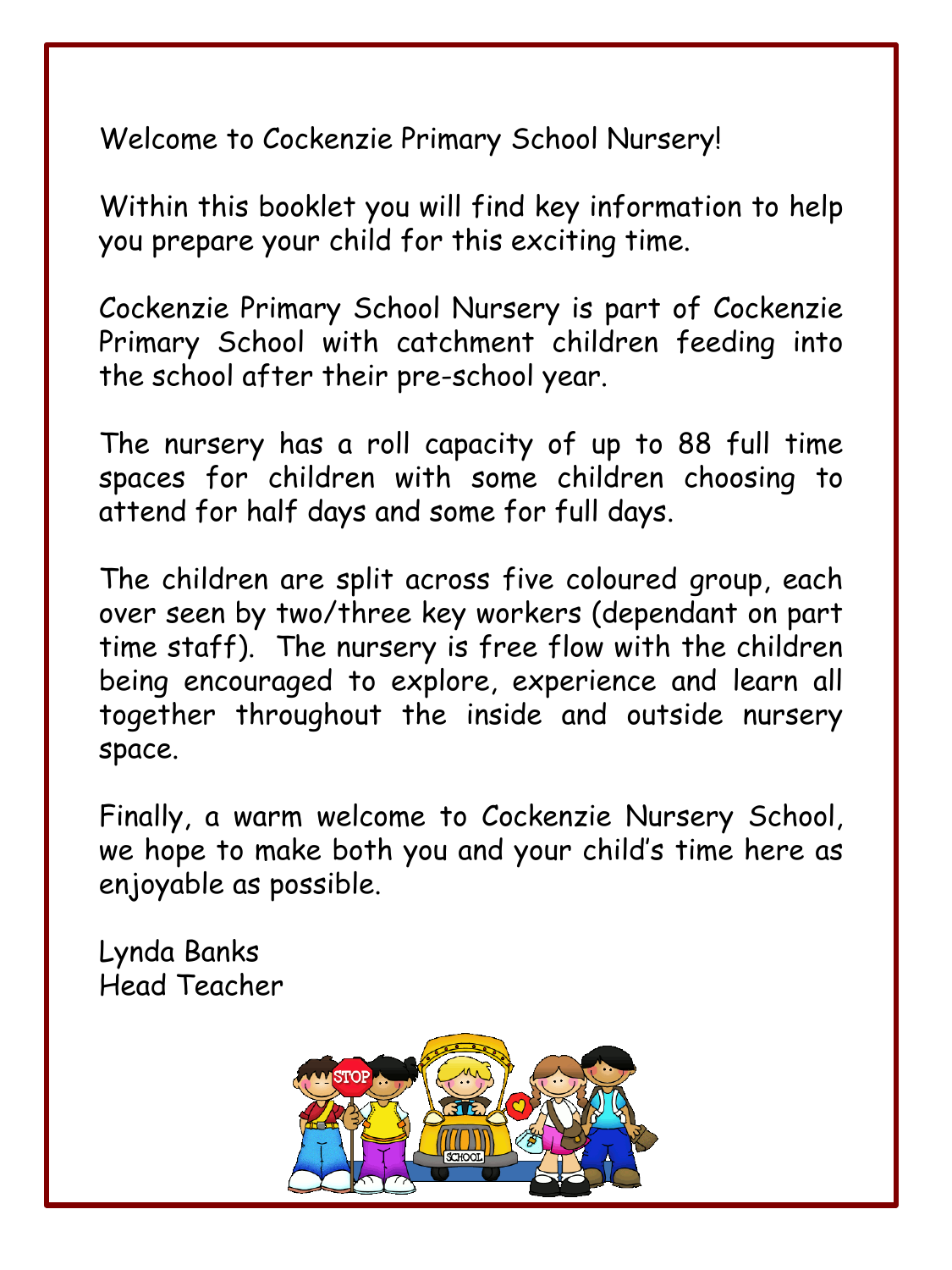# **Our Daily Timetable**

### **Monday to Thursday**

Drop off Pick up Red/Purple: Nursery door 8.30am 2.50-3pm Blue/Yellow/ Quiet garden 8.30am 2.50-3pm Orange:

### **Friday: (same doors as Mon-Thur)**

Orange

Red/Purple 8.30am 12.20-12.30pm Blue/Yellow 8.40am 12.20- 12.30pm

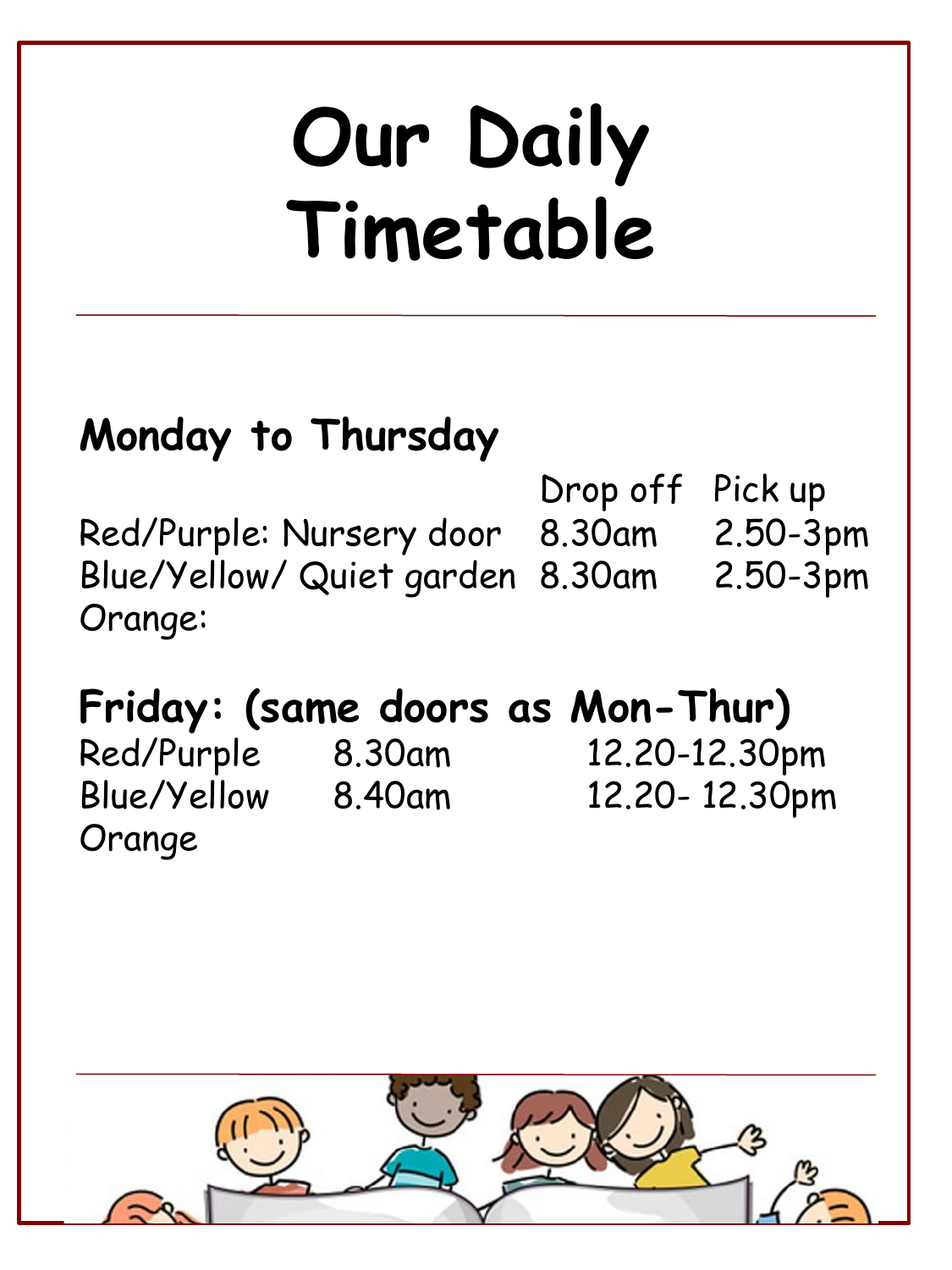# **Our Nursery Team**

**Leadership Team** Head Teacher – Lynda Banks Depute Head Teacher – Lisa Murray

Depute Head Teacher (Acting) - Sean Stitt

Senior Early Years Practitioner - Karyn Pollard

(Nursery and P1)

#### **Nursery Team**

Orange Group Emily Rogerson & Sami Neil Blue Group Chloe Connolly & Suzanne Willison Purple Group Gail Horsburgh, Nicola Nisbet & Nicola Henderson Red Group Karen Purves & Roshan Erussard Yellow Group Gill Hardman & Vacancy

ASN Auxilliary Linsay Shepherd

#### **School Office**

Senior Admin Assistant Ann Muir Admin Assistant Gillian Anderson School Auxilliary Angela Mackay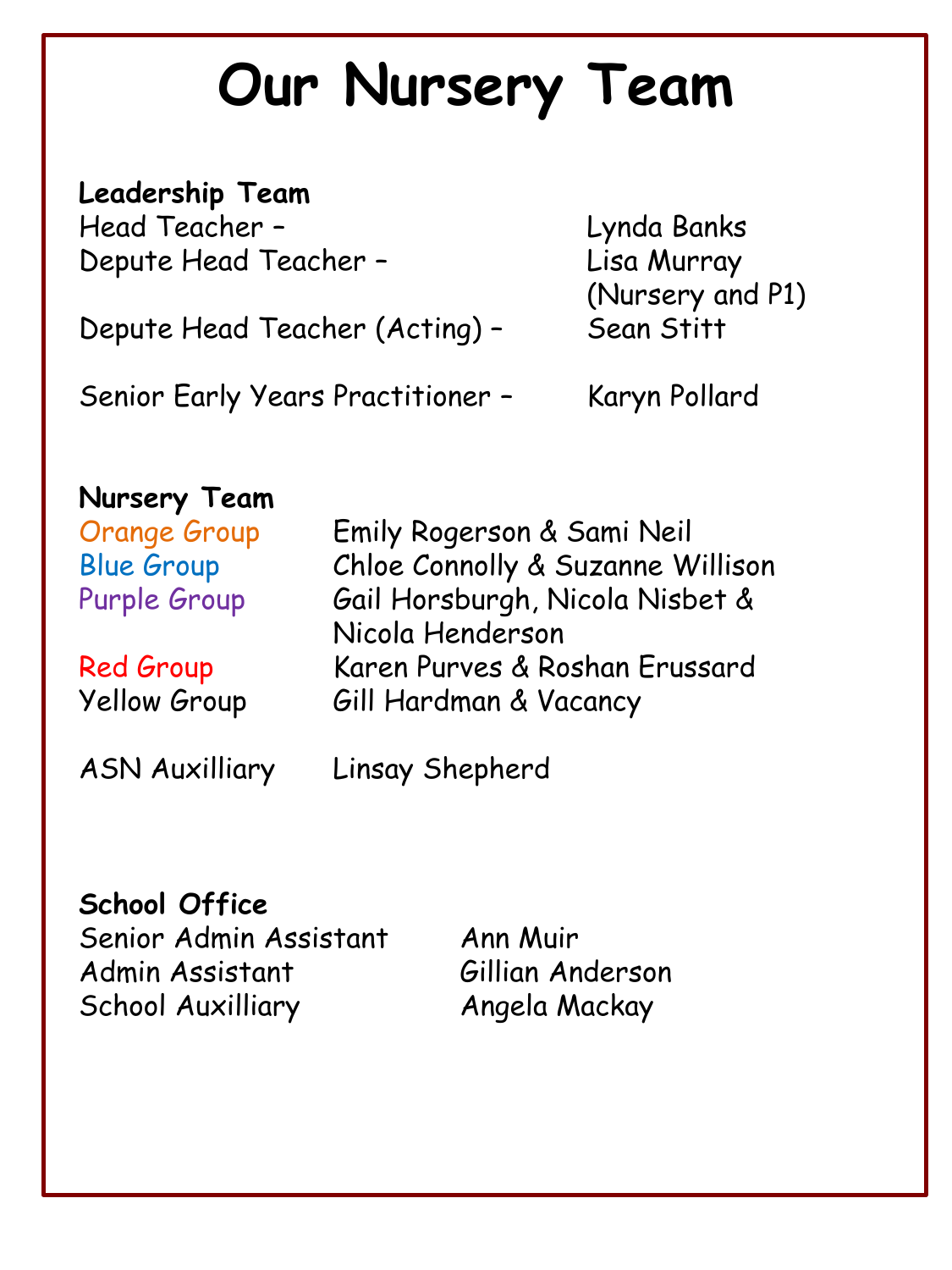#### **Complaints Procedure**

Most complaints can and should be resolved at a nursery level. If you have a cause for concern about the progress of your child, the first person to approach will normally be your child's key worker. However, if your concern is more serious you may wish to speak to the Senior Early Years Practitioner, Karyn Pollard, or the Head Teacher, Lynda Banks.

Please do not hesitate to contact the school office to arrange a convenient time.

If a meeting is required this will be arranged as quickly as possible with your child's key worker and the Senior Early Years practitioner. If you remain dissatisfied then your concerns will be brought to the attention of the Senior Leadership and Management Team and Head Teacher and a meeting will be arranged as soon as possible.

Hopefully any concerns will then be resolved in this manner. If however you are not satisfied with the outcome then complaints should be directed to the Care Inspectorate.

Complaints can be made to the Care Inspectorate by;

- Phoning 0345 600 9527
- emailing [concerns@careinspectorate.gov.scot](mailto:concerns@careinspectorate.gov.scot)
- [online https://www.careinspectorate.com/index.php/online](https://www.careinspectorate.com/index.php/online-complaint-form)complaint-form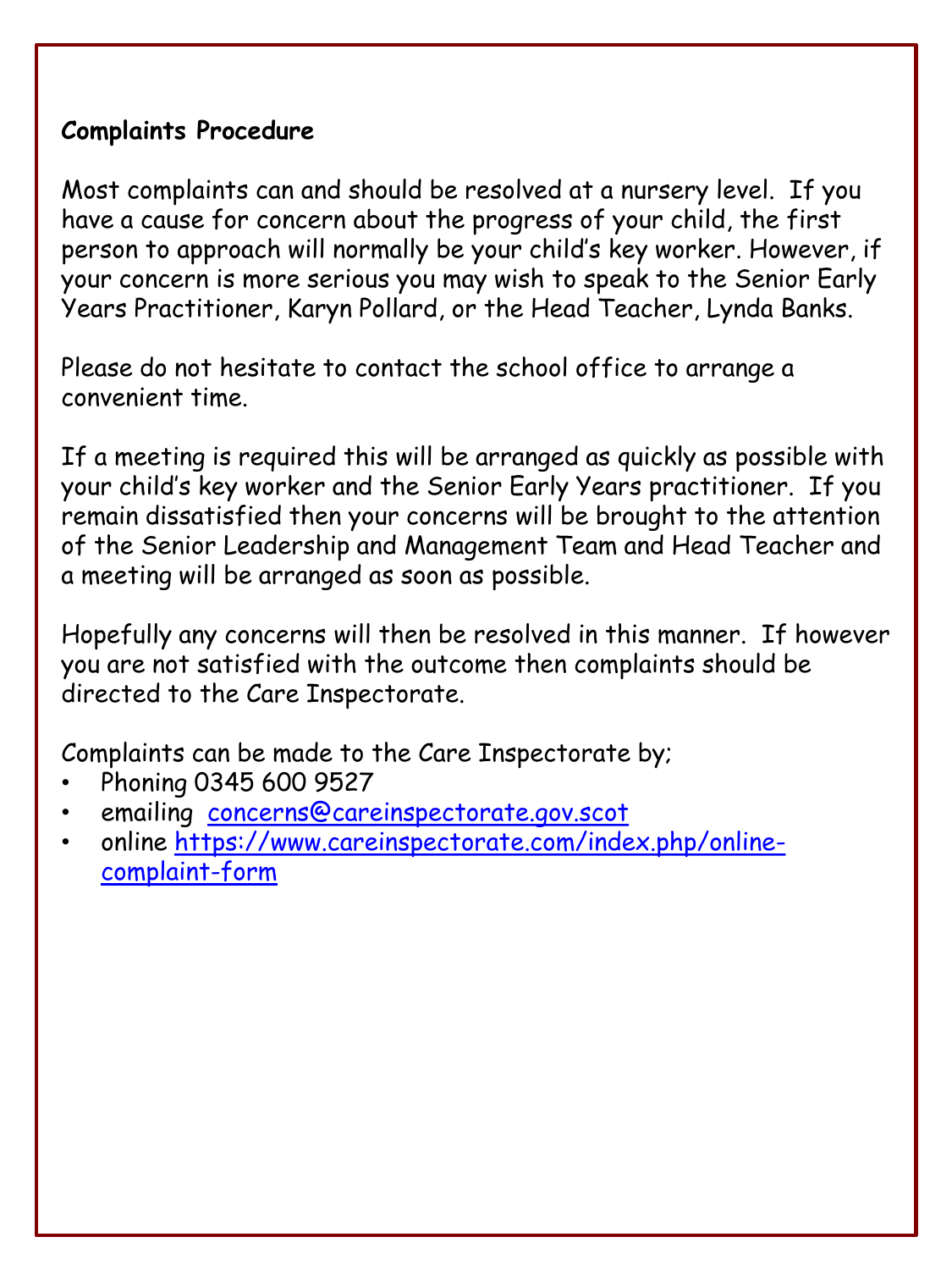**School nursery jumpers can be purchased from:**

The Workshop 20 Links Road Port Seton, EH32 0DU T: 01875 818330 E: [theworkshop@uwclub.net](mailto:theworkshop@uwclub.net)

*Preloved sweatshirts can be found at the PTA uniform bank in the Pantry at Port Seton Community Centre.*

#### **Parent Teacher Association (PTA)**

The PTA is a group of parents and teachers who meet on the first Tuesday of every month in the staffroom at 7.00pm. They organise fundraising events throughout the year for pupils, parents and the wider community. The PTA consults with the school staff on how best to spend the money raised to support the school.

If you would like to join the group, have any ideas for fundraising or simply want to meet other parents then please come along.

PTA Chairperson – Sarah Pryde

#### **Parent Link**

The Parent Link is a group of parents selected by members of the Parent Forum to represent all parents and carers of children at our school. For further details including parent representatives and meeting dates, please refer to the school blog.

Parent Link Co-Chairpersons – Marie McMath and Claire Jamieson

**Nursery Blog** 

[www.edubuzz.org/cockenzienursery](http://www.edubuzz.org/cockenzienursery)

We can also be found on Twitter **@CockenziePN**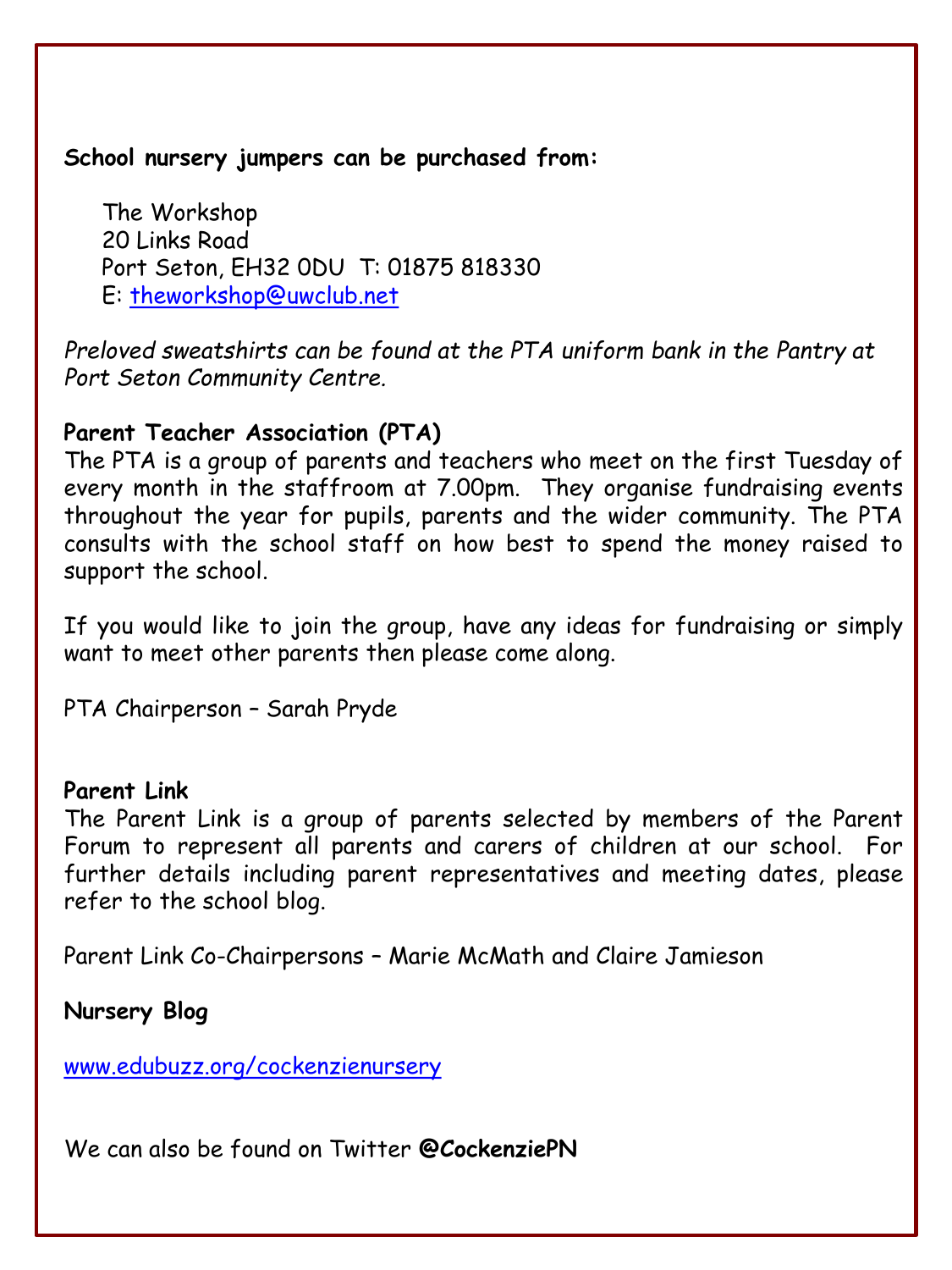**What will happen on my child's first few days in nursery?** Once you have confirmed your place at nursery your will receive your start date and time. Please arrive at your time and not before as we may be with another family if you arrive early.

On your first day you will be met by your child's key worker who will support your child in joining in with the other nursery children before meeting with yourself to find out more about your child and sharing key information about the nursery with you.

In order to build up your child's confidence at nursery your child will stay for:

- 1 hour on day one
- Lunchtime on day two

*How long your child stays each day thereafter will be discussed between your child's key worker and yourself.*

#### **What should my child wear?**

Your child will have a busy time in nursery so make sure that they are comfortably dressed and in clothes that they are able to get mucky through an active and fun filled time.

We have an open door policy so please ensure your child is prepared for all weather – we will be going outside in rain, snow and sun!

In warmer weather your child may need sunscreen. Please provide a labelled bottle.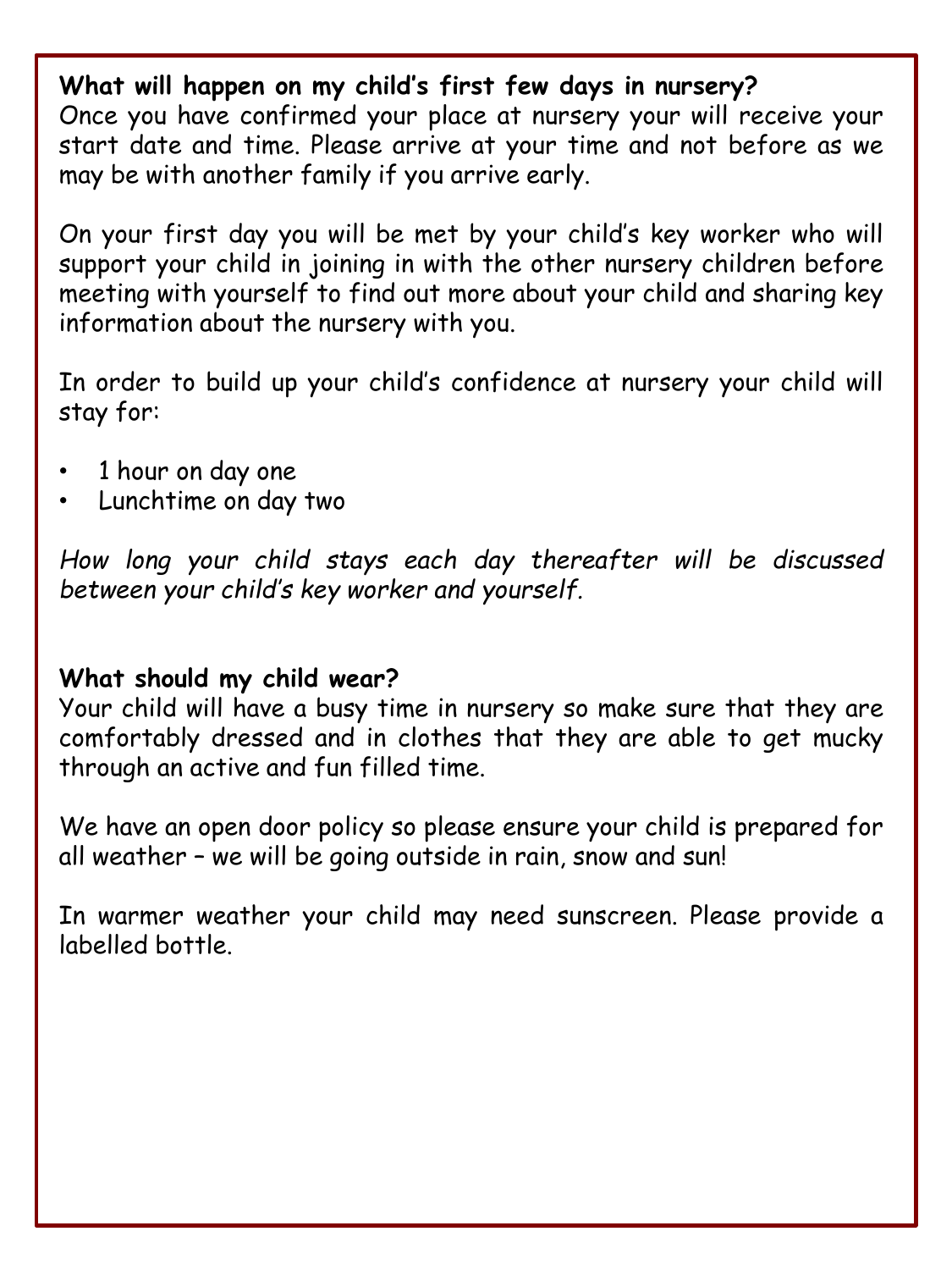#### **Contacting the Nursery**

School (absence line) 01875 811327 (Option 1) School Nursery (direct line) 01875 811327 (Option 2) School (main office) 01875 811327 (Option 3)

School Email [admin@cockenzie.elcschool.org.uk](mailto:admin@cockenzie.elcschool.org.uk)

#### **Reporting Absences**

Although attending nursery is not compulsory we greatly appreciate you letting us know in advance of any planned absences or phoning on the day to notify us if your child will be off.

#### **Illness**

If your child is not well please do not bring them to nursery as this can spread illness and infection to other children and staff. It is especially important that if your child has had sickness and/or diarrhoea they should not return to nursery until **48 hours** after their last bout of sickness/diarrhoea.

If your child requires medication then please speak to a member of the nursery team in order to complete the required medical form.

#### **Snack Money**

We ask for a contribution of £1 per week for snack. You can pay this as:

 $4 \times$  termly payments, the amount differs each term and will be requested on School Pay.

All payments must be made online and information will be provided following your child's first day at nursery on how to do so.

Information on how to pay online can be found at: <https://www.eastlothian.gov.uk/schoolpay>